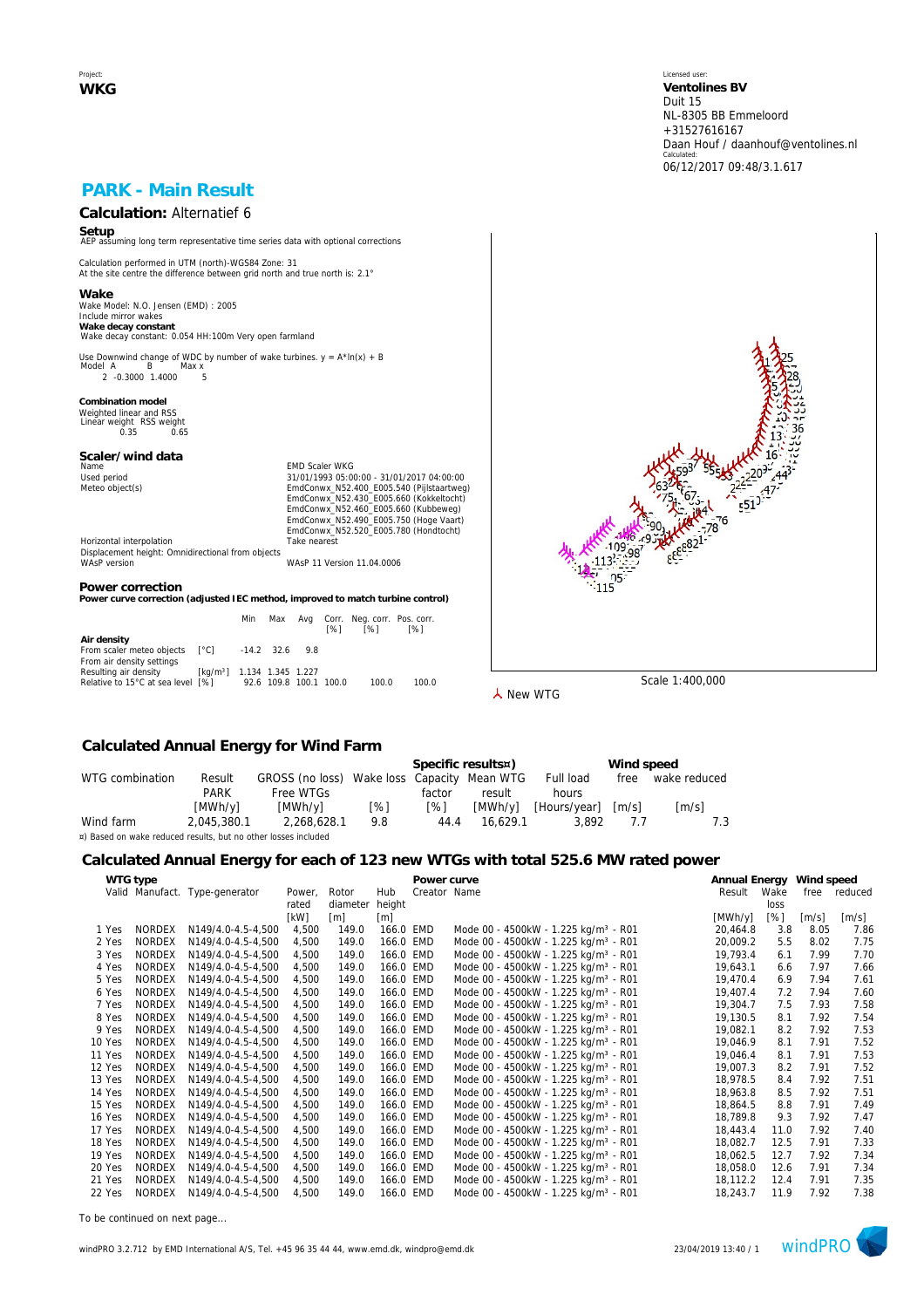## **PARK - Main Result Calculation:** Alternatief 6

|                  | continued from previous page   |                                          |                |                 |                        |             |                                                                                                         |                                    |              |              |              |
|------------------|--------------------------------|------------------------------------------|----------------|-----------------|------------------------|-------------|---------------------------------------------------------------------------------------------------------|------------------------------------|--------------|--------------|--------------|
|                  | WTG type                       | Valid Manufact. Type-generator           | Power,         | Rotor           | Hub                    | Power curve | Creator Name                                                                                            | Annual Energy Wind speed<br>Result | Wake         | free         | reduced      |
|                  |                                |                                          | rated          | diameter height |                        |             |                                                                                                         |                                    | loss         |              |              |
|                  |                                |                                          | [kW]           | [m]             | [m]                    |             |                                                                                                         | [MWh/y]                            | [%]          | [m/s]        | [m/s]        |
| 23 Yes           |                                | NORDEX N149/4.0-4.5-4,500                | 4,500          | 149.0           | 166.0 EMD              |             | Mode 00 - 4500kW - 1.225 kg/m <sup>3</sup> - R01                                                        | 18,482.8                           | 10.7         | 7.92         | 7.43         |
| 24 Yes<br>25 Yes | <b>NORDEX</b><br>NORDEX        | N149/4.0-4.5-4,500<br>N149/4.0-4.5-4,500 | 4,500<br>4,500 | 149.0<br>149.0  | 166.0 EMD<br>166.0 EMD |             | Mode 00 - 4500kW - 1.225 kg/m <sup>3</sup> - R01<br>Mode 00 - 4500kW - 1.225 kg/m <sup>3</sup> - R01    | 19,100.0<br>20,257.9               | 7.4<br>5.3   | 7.89<br>8.09 | 7.56<br>7.82 |
| 26 Yes           | NORDEX                         | N149/4.0-4.5-4,500                       | 4,500          | 149.0           | 166.0 EMD              |             | Mode 00 - 4500kW - 1.225 kg/m <sup>3</sup> - R01                                                        | 19,705.9                           | 7.1          | 8.04         | 7.69         |
| 27 Yes           | <b>NORDEX</b>                  | N149/4.0-4.5-4,500                       | 4,500          | 149.0           | 166.0 EMD              |             | Mode 00 - 4500kW - 1.225 kg/m <sup>3</sup> - R01                                                        | 19,386.7                           | 7.9          | 7.99         | 7.61         |
| 28 Yes           | NORDEX                         | N149/4.0-4.5-4,500                       | 4,500          | 149.0           | 166.0 EMD              |             | Mode 00 - 4500kW - 1.225 kg/m <sup>3</sup> - R01                                                        | 19,236.0                           | 8.3          | 7.97         | 7.57         |
| 29 Yes           | NORDEX                         | N149/4.0-4.5-4,500                       | 4,500          | 149.0           | 166.0 EMD              |             | Mode 00 - 4500kW - 1.225 kg/m <sup>3</sup> - R01                                                        | 19,160.0                           | 8.6          | 7.96         | 7.55         |
| 30 Yes<br>31 Yes | <b>NORDEX</b><br>NORDEX        | N149/4.0-4.5-4,500<br>N149/4.0-4.5-4,500 | 4,500<br>4,500 | 149.0<br>149.0  | 166.0 EMD<br>166.0 EMD |             | Mode 00 - 4500kW - 1.225 kg/m <sup>3</sup> - R01<br>Mode 00 - 4500kW - 1.225 kg/m <sup>3</sup> - R01    | 19,087.5<br>19,044.1               | 8.8<br>9.0   | 7.96<br>7.96 | 7.54<br>7.53 |
| 32 Yes           | <b>NORDEX</b>                  | N149/4.0-4.5-4,500                       | 4,500          | 149.0           | 166.0 EMD              |             | Mode 00 - 4500kW - 1.225 kg/m <sup>3</sup> - R01                                                        | 19,075.8                           | 8.9          | 7.96         | 7.54         |
| 33 Yes           | NORDEX                         | N149/4.0-4.5-4,500                       | 4,500          | 149.0           | 166.0 EMD              |             | Mode 00 - 4500kW - 1.225 kg/m <sup>3</sup> - R01                                                        | 19,057.0                           | 8.9          | 7.96         | 7.54         |
| 34 Yes           | NORDEX                         | N149/4.0-4.5-4,500                       | 4,500          | 149.0           | 166.0 EMD              |             | Mode 00 - 4500kW - 1.225 kg/m <sup>3</sup> - R01                                                        | 18,970.9                           | 9.2          | 7.96         | 7.52         |
| 35 Yes           | NORDEX                         | N149/4.0-4.5-4,500                       | 4,500          | 149.0           | 166.0 EMD              |             | Mode 00 - 4500kW - 1.225 kg/m <sup>3</sup> - R01                                                        | 18,839.4                           | 9.6          | 7.95         | 7.49         |
| 36 Yes<br>37 Yes | NORDEX<br>NORDEX               | N149/4.0-4.5-4,500<br>N149/4.0-4.5-4,500 | 4,500<br>4,500 | 149.0<br>149.0  | 166.0 EMD<br>166.0 EMD |             | Mode 00 - 4500kW - 1.225 kg/m <sup>3</sup> - R01<br>Mode 00 - 4500kW - 1.225 kg/m <sup>3</sup> - R01    | 18,834.6<br>18,784.0               | 9.7<br>9.7   | 7.96<br>7.94 | 7.50<br>7.48 |
| 38 Yes           | NORDEX                         | N149/4.0-4.5-4,500                       | 4,500          | 149.0           | 166.0 EMD              |             | Mode 00 - 4500kW - 1.225 kg/m <sup>3</sup> - R01                                                        | 18,834.3                           | 9.5          | 7.95         | 7.49         |
| 39 Yes           | NORDEX                         | N149/4.0-4.5-4,500                       | 4,500          | 149.0           | 166.0 EMD              |             | Mode 00 - 4500kW - 1.225 kg/m <sup>3</sup> - R01                                                        | 18,835.8                           | 9.5          | 7.95         | 7.49         |
| 40 Yes           | NORDEX                         | N149/4.0-4.5-4,500                       | 4,500          | 149.0           | 166.0 EMD              |             | Mode 00 - 4500kW - 1.225 kg/m <sup>3</sup> - R01                                                        | 18,827.3                           | 9.5          | 7.95         | 7.49         |
| 41 Yes           | NORDEX                         | N149/4.0-4.5-4,500                       | 4,500          | 149.0           | 166.0 EMD              |             | Mode 00 - 4500kW - 1.225 kg/m <sup>3</sup> - R01                                                        | 18,719.1                           | 9.8          | 7.93         | 7.46         |
| 42 Yes           | NORDEX                         | N149/4.0-4.5-4,500                       | 4,500          | 149.0           | 166.0 EMD              |             | Mode 00 - 4500kW - 1.225 kg/m <sup>3</sup> - R01                                                        | 18,422.9                           | 11.3         | 7.94<br>7.93 | 7.40         |
| 43 Yes<br>44 Yes | NORDEX<br><b>NORDEX</b>        | N149/4.0-4.5-4,500<br>N149/4.0-4.5-4,500 | 4,500<br>4,500 | 149.0<br>149.0  | 166.0 EMD<br>166.0 EMD |             | Mode 00 - 4500kW - 1.225 kg/m <sup>3</sup> - R01<br>Mode 00 - 4500kW - 1.225 kg/m <sup>3</sup> - R01    | 18,322.9<br>18,349.7               | 11.7<br>11.5 | 7.93         | 7.38<br>7.39 |
| 45 Yes           | NORDEX                         | N149/4.0-4.5-4,500                       | 4,500          | 149.0           | 166.0 EMD              |             | Mode 00 - 4500kW - 1.225 kg/m <sup>3</sup> - R01                                                        | 18,408.0                           | 11.2         | 7.93         | 7.40         |
| 46 Yes           | NORDEX                         | N149/4.0-4.5-4,500                       | 4,500          | 149.0           | 166.0 EMD              |             | Mode 00 - 4500kW - 1.225 kg/m <sup>3</sup> - R01                                                        | 18,463.6                           | 11.1         | 7.94         | 7.42         |
| 47 Yes           | NORDEX                         | N149/4.0-4.5-4,500                       | 4,500          | 149.0           | 166.0 EMD              |             | Mode 00 - 4500kW - 1.225 kg/m <sup>3</sup> - R01                                                        | 18,269.0                           | 12.0         | 7.94         | 7.39         |
| 48 Yes           | NORDEX                         | N149/4.0-4.5-4,500                       | 4,500          | 149.0           | 166.0 EMD              |             | Mode 00 - 4500kW - 1.225 kg/m <sup>3</sup> - R01                                                        | 18,271.0                           | 12.1         | 7.95         | 7.40         |
| 49 Yes<br>50 Yes | NORDEX<br><b>NORDEX</b>        | N149/4.0-4.5-4,500<br>N149/4.0-4.5-4,500 | 4,500<br>4,500 | 149.0<br>149.0  | 166.0 EMD<br>166.0 EMD |             | Mode 00 - 4500kW - 1.225 kg/m <sup>3</sup> - R01<br>Mode 00 - 4500kW - 1.225 kg/m <sup>3</sup> - R01    | 18,311.6<br>18,448.9               | 11.9<br>11.3 | 7.95<br>7.96 | 7.41<br>7.45 |
| 51 Yes           | <b>NORDEX</b>                  | N149/4.0-4.5-4,500                       | 4,500          | 149.0           | 166.0 EMD              |             | Mode 00 - 4500kW - 1.225 kg/m <sup>3</sup> - R01                                                        | 18,688.9                           | 10.2         | 7.96         | 7.50         |
| 52 Yes           | NORDEX                         | N149/4.0-4.5-4,500                       | 4,500          | 149.0           | 166.0 EMD              |             | Mode 00 - 4500kW - 1.225 kg/m <sup>3</sup> - R01                                                        | 19,446.3                           | 6.6          | 7.98         | 7.68         |
| 53 Yes           | <b>NORDEX</b>                  | N149/4.0-4.5-4,500                       | 4,500          | 149.0           | 166.0 EMD              |             | Mode 00 - 4500kW - 1.225 kg/m <sup>3</sup> - R01                                                        | 19,066.6                           | 8.0          | 7.93         | 7.56         |
| 54 Yes           | NORDEX                         | N149/4.0-4.5-4,500                       | 4,500          | 149.0           | 166.0 EMD              |             | Mode 00 - 4500kW - 1.225 kg/m <sup>3</sup> - R01                                                        | 18,948.2                           | 8.6          | 7.94         | 7.53         |
| 55 Yes<br>56 Yes | NORDEX<br><b>NORDEX</b>        | N149/4.0-4.5-4,500<br>N149/4.0-4.5-4,500 | 4,500<br>4,500 | 149.0<br>149.0  | 166.0 EMD<br>166.0 EMD |             | Mode 00 - 4500kW - 1.225 kg/m <sup>3</sup> - R01<br>Mode 00 - 4500kW - 1.225 kg/m <sup>3</sup> - R01    | 18,981.1<br>19,278.6               | 8.5<br>7.0   | 7.94<br>7.94 | 7.54<br>7.60 |
| 57 Yes           | NORDEX                         | N149/4.0-4.5-4,500                       | 4,500          | 149.0           | 166.0 EMD              |             | Mode 00 - 4500kW - 1.225 kg/m <sup>3</sup> - R01                                                        | 18,643.7                           | 10.1         | 7.93         | 7.46         |
| 58 Yes           | NORDEX                         | N149/4.0-4.5-4,500                       | 4,500          | 149.0           | 166.0 EMD              |             | Mode 00 - 4500kW - 1.225 kg/m <sup>3</sup> - R01                                                        | 18,345.9                           | 11.3         | 7.92         | 7.39         |
| 59 Yes           | NORDEX                         | N149/4.0-4.5-4,500                       | 4,500          | 149.0           | 166.0 EMD              |             | Mode 00 - 4500kW - 1.225 kg/m <sup>3</sup> - R01                                                        | 18,358.0                           | 11.4         | 7.93         | 7.40         |
| 60 Yes           | NORDEX                         | N149/4.0-4.5-4,500                       | 4,500          | 149.0           | 166.0 EMD              |             | Mode 00 - 4500kW - 1.225 kg/m <sup>3</sup> - R01                                                        | 18,475.3                           | 10.9         | 7.93         | 7.43         |
| 61 Yes<br>62 Yes | NORDEX<br><b>NORDEX</b>        | N149/4.0-4.5-4,500                       | 4,500          | 149.0<br>149.0  | 166.0 EMD              |             | Mode 00 - 4500kW - 1.225 kg/m <sup>3</sup> - R01                                                        | 18,619.8<br>18,867.5               | 10.2<br>8.9  | 7.93<br>7.92 | 7.45<br>7.50 |
| 63 Yes           | NORDEX                         | N149/4.0-4.5-4,500<br>N149/4.0-4.5-4,500 | 4,500<br>4,500 | 149.0           | 166.0 EMD<br>166.0 EMD |             | Mode 00 - 4500kW - 1.225 kg/m <sup>3</sup> - R01<br>Mode 00 - 4500kW - 1.225 kg/m <sup>3</sup> - R01    | 19,608.1                           | 5.5          | 7.93         | 7.67         |
| 64 Yes           | NORDEX                         | N149/4.0-4.5-4,500                       | 4,500          | 149.0           | 166.0 EMD              |             | Mode 00 - 4500kW - 1.225 kg/m <sup>3</sup> - R01                                                        | 18,863.8                           | 9.0          | 7.94         | 7.52         |
| 65 Yes           | NORDEX                         | N149/4.0-4.5-4,500                       | 4,500          | 149.0           | 166.0 EMD              |             | Mode 00 - 4500kW - 1.225 kg/m <sup>3</sup> - R01                                                        | 18,705.4                           | 9.9          | 7.95         | 7.48         |
| 66 Yes           | NORDEX                         | N149/4.0-4.5-4,500                       | 4,500          | 149.0           | 166.0 EMD              |             | Mode 00 - 4500kW - 1.225 kg/m <sup>3</sup> - R01                                                        | 18,685.8                           | 10.1         | 7.95         | 7.47         |
| 67 Yes<br>68 Yes | NORDEX<br>NORDEX               | N149/4.0-4.5-4,500                       | 4,500<br>4,500 | 149.0<br>149.0  | 166.0 EMD<br>166.0 EMD |             | Mode 00 - 4500kW - 1.225 kg/m <sup>3</sup> - R01                                                        | 18,685.9<br>18,743.0               | 9.9<br>9.8   | 7.94<br>7.94 | 7.47<br>7.48 |
| 69 Yes           | <b>NORDEX</b>                  | N149/4.0-4.5-4,500<br>N149/4.0-4.5-4,500 | 4,500          | 149.0           | 166.0 EMD              |             | Mode 00 - 4500kW - 1.225 kg/m <sup>3</sup> - R01<br>Mode 00 - 4500kW - 1.225 kg/m <sup>3</sup> - R01    | 18,941.5                           | 8.7          | 7.94         | 7.52         |
| 70 Yes           | NORDEX                         | N149/4.0-4.5-4,500                       | 4,500          | 149.0           | 166.0 EMD              |             | Mode 00 - 4500kW - 1.225 kg/m <sup>3</sup> - R01                                                        | 19,006.5                           | 8.5          | 7.95         | 7.54         |
| 71 Yes           | NORDEX                         | N149/4.0-4.5-4,500                       | 4,500          | 149.0           | 166.0 EMD              |             | Mode 00 - 4500kW - 1.225 kg/m <sup>3</sup> - R01                                                        | 18,784.8                           | 9.4          | 7.93         | 7.49         |
| 72 Yes           | NORDEX                         | N149/4.0-4.5-4,500                       | 4,500          | 149.0           | 166.0 EMD              |             | Mode 00 - 4500kW - 1.225 kg/m <sup>3</sup> - R01                                                        | 18,826.0                           | 9.5          | 7.95         | 7.50         |
| 73 Yes<br>74 Yes | <b>NORDEX</b><br>NORDEX        | N149/4.0-4.5-4,500<br>N149/4.0-4.5-4,500 | 4,500<br>4,500 | 149.0<br>149.0  | 166.0 EMD<br>166.0 EMD |             | Mode 00 - 4500kW - 1.225 kg/m <sup>3</sup> - R01<br>Mode 00 - 4500kW - 1.225 kg/m <sup>3</sup> - R01    | 18,853.7<br>18,946.0               | 9.2<br>8.6   | 7.95<br>7.93 | 7.50<br>7.52 |
| 75 Yes           | NORDEX                         | N149/4.0-4.5-4,500                       | 4,500          | 149.0           | 166.0 EMD              |             | Mode 00 - 4500kW - 1.225 kg/m <sup>3</sup> - R01                                                        | 19,302.7                           | 6.9          | 7.93         | 7.60         |
| 76 Yes           | NORDEX                         | N149/4.0-4.5-4,500                       | 4,500          | 149.0           | 166.0 EMD              |             | Mode 00 - 4500kW - 1.225 kg/m <sup>3</sup> - R01                                                        | 18,628.4                           | 10.5         | 7.98         | 7.49         |
| 77 Yes           | <b>NORDEX</b>                  | N149/4.0-4.5-4,500                       | 4,500          | 149.0           | 166.0 EMD              |             | Mode 00 - 4500kW - 1.225 kg/m <sup>3</sup> - R01                                                        | 18,392.7                           | 11.7         | 7.98         | 7.44         |
| 78 Yes           | NORDEX                         | N149/4.0-4.5-4,500                       | 4,500          | 149.0           | 166.0 EMD              |             | Mode 00 - 4500kW - 1.225 kg/m <sup>3</sup> - R01                                                        | 18,380.6                           | 11.8         | 7.98         | 7.44         |
| 79 Yes<br>80 Yes | <b>NORDEX</b><br>NORDEX        | N149/4.0-4.5-4,500                       | 4,500<br>4,500 | 149.0<br>149.0  | 166.0 EMD<br>166.0 EMD |             | Mode 00 - 4500kW - 1.225 kg/m <sup>3</sup> - R01<br>Mode 00 - 4500kW - 1.225 kg/m <sup>3</sup> - R01    | 18,377.3<br>18,444.8               | 11.7<br>11.6 | 7.97<br>7.99 | 7.43<br>7.45 |
| 81 Yes           | NORDEX                         | N149/4.0-4.5-4,500<br>N149/4.0-4.5-4,500 | 4,500          | 149.0           | 166.0 EMD              |             | Mode 00 - 4500kW - 1.225 kg/m <sup>3</sup> - R01                                                        | 18,488.5                           | 11.4         | 7.99         | 7.46         |
| 82 Yes           | NORDEX                         | N149/4.0-4.5-4,500                       | 4,500          | 149.0           | 166.0 EMD              |             | Mode 00 - 4500kW - 1.225 kg/m <sup>3</sup> - R01                                                        | 18,578.2                           | 11.0         | 7.98         | 7.48         |
| 83 Yes           | NORDEX                         | N149/4.0-4.5-4,500                       | 4,500          | 149.0           | 166.0 EMD              |             | Mode 00 - 4500kW - 1.225 kg/m <sup>3</sup> - R01                                                        | 18,734.2                           | 10.2         | 7.98         | 7.51         |
| 84 Yes           | NORDEX                         | N149/4.0-4.5-4,500                       | 4,500          | 149.0           | 166.0 EMD              |             | Mode 00 - 4500kW - 1.225 kg/m <sup>3</sup> - R01                                                        | 18,875.8                           | 9.4          | 7.97         | 7.53         |
| 85 Yes           | NORDEX                         | N149/4.0-4.5-4,500                       | 4,500          | 149.0           | 166.0 EMD              |             | Mode 00 - 4500kW - 1.225 kg/m <sup>3</sup> - R01                                                        | 19,148.6                           | 8.1          | 7.97         | 7.59         |
| 86 Yes<br>87 Yes | NORDEX<br>NORDEX               | N149/4.0-4.5-4,500<br>N149/4.0-4.5-4,500 | 4,500<br>4,500 | 149.0<br>149.0  | 166.0 EMD<br>166.0 EMD |             | Mode 00 - 4500kW - 1.225 kg/m <sup>3</sup> - R01<br>Mode 00 - 4500kW - 1.225 kg/m <sup>3</sup> - R01    | 19,805.0<br>19,177.8               | 4.9<br>7.8   | 7.96<br>7.96 | 7.74<br>7.59 |
| 88 Yes           | NORDEX                         | N149/4.0-4.5-4,500                       | 4,500          | 149.0           | 166.0 EMD              |             | Mode 00 - 4500kW - 1.225 kg/m <sup>3</sup> - R01                                                        | 18,938.0                           | 9.0          | 7.96         | 7.53         |
| 89 Yes           | NORDEX                         | N149/4.0-4.5-4,500                       | 4,500          | 149.0           | 166.0 EMD              |             | Mode 00 - 4500kW - 1.225 kg/m <sup>3</sup> - R01                                                        | 18,942.7                           | 8.8          | 7.94         | 7.51         |
| 90 Yes           | NORDEX                         | N149/4.0-4.5-4,500                       | 4,500          | 149.0           | 166.0 EMD              |             | Mode 00 - 4500kW - 1.225 kg/m <sup>3</sup> - R01                                                        | 18,999.2                           | 8.3          | 7.93         | 7.52         |
| 91 Yes           | NORDEX                         | N149/4.0-4.5-4,500                       | 4,500          | 149.0           | 166.0 EMD              |             | Mode 00 - 4500kW - 1.225 kg/m <sup>3</sup> - R01                                                        | 19,144.3                           | 7.5          | 7.92         | 7.55         |
| 92 Yes<br>93 Yes | <b>NORDEX</b><br><b>VESTAS</b> | N149/4.0-4.5-4,500<br>V117-3.6-3,600     | 4,500<br>3,600 | 149.0<br>117.0  | 166.0 EMD              | 97.5 EMD    | Mode 00 - 4500kW - 1.225 kg/m <sup>3</sup> - R01<br>Level 0 - Calculated - Modes PO1 & PO1-0S - 01-2016 | 19,557.1<br>9,476.3                | 5.3<br>17.4  | 7.90<br>7.01 | 7.64<br>6.42 |
| 94 Yes           | <b>VESTAS</b>                  | V117-3.6-3,600                           | 3,600          | 117.0           |                        | 97.5 EMD    | Level 0 - Calculated - Modes PO1 & PO1-0S - 01-2016                                                     | 9,399.5                            | 18.1         | 7.01         | 6.39         |
| 95 Yes           | VESTAS                         | V117-3.6-3,600                           | 3,600          | 117.0           |                        | 97.5 EMD    | Level 0 - Calculated - Modes PO1 & PO1-0S - 01-2016                                                     | 9,480.3                            | 17.9         | 7.04         | 6.42         |

*To be continued on next page...*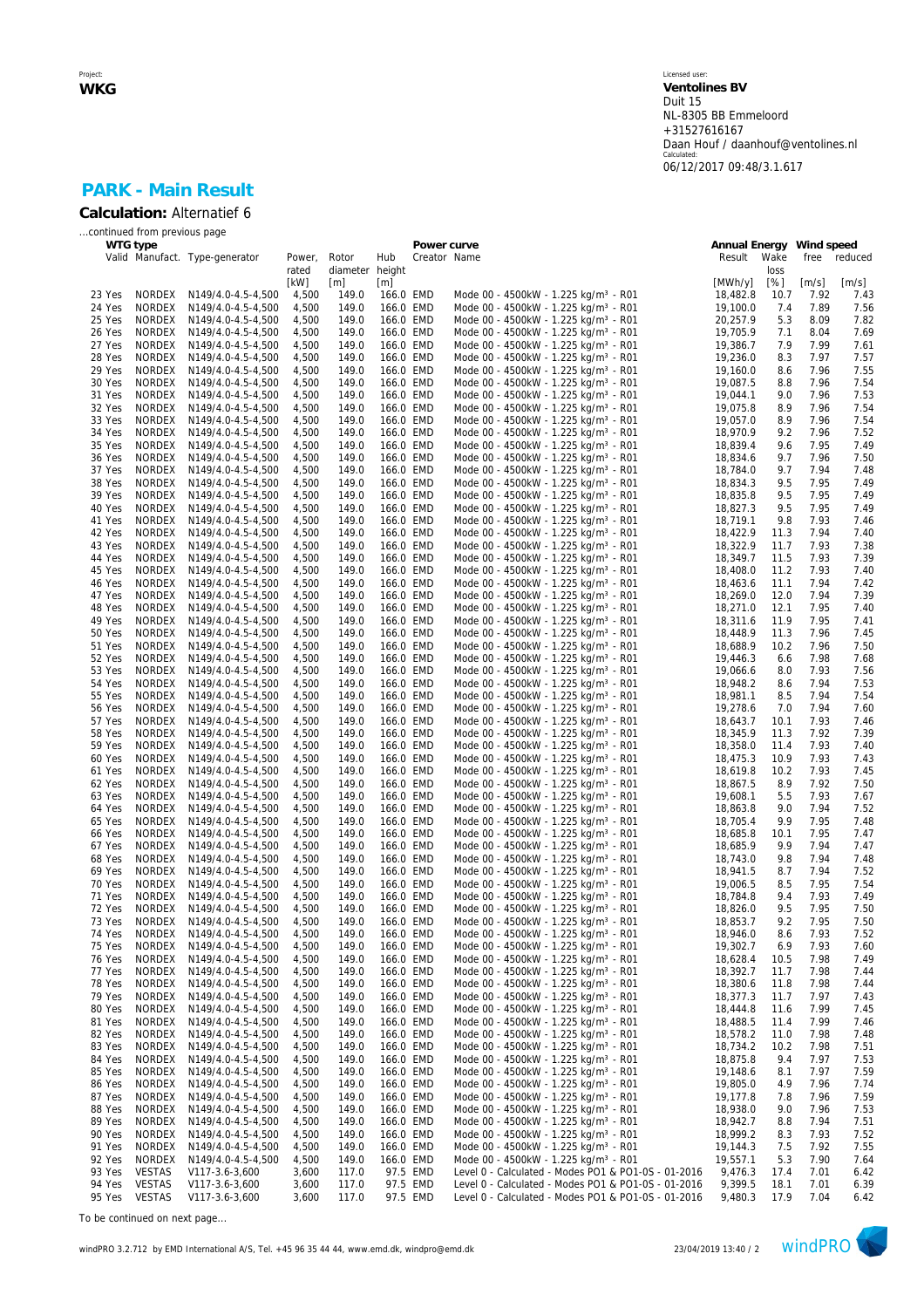# **PARK - Main Result**

| Calculation: Alternatief 6   |  |
|------------------------------|--|
| continued from previous page |  |

|                | WTG type      |                                |        |                   |                   | Power curve  |                                                     | Annual Energy Wind speed |                    |                     |              |
|----------------|---------------|--------------------------------|--------|-------------------|-------------------|--------------|-----------------------------------------------------|--------------------------|--------------------|---------------------|--------------|
|                |               | Valid Manufact. Type-generator | Power, | Rotor             | Hub               | Creator Name |                                                     | Result                   | Wake               |                     | free reduced |
|                |               |                                | rated  | diameter          | height            |              |                                                     |                          | loss               |                     |              |
|                |               |                                | [kW]   | $\lceil m \rceil$ | $\lceil m \rceil$ |              |                                                     | [MWh/y]                  | $\lceil \% \rceil$ | $\lceil m/s \rceil$ | [m/s]        |
| 96 Yes         | <b>VESTAS</b> | V117-3.6-3,600                 | 3,600  | 117.0             |                   | 97.5 EMD     | Level 0 - Calculated - Modes PO1 & PO1-0S - 01-2016 | 9,398.9                  | 17.7               | 7.00                | 6.40         |
| 97 Yes         | <b>VESTAS</b> | V117-3.6-3.600                 | 3.600  | 117.0             |                   | 97.5 EMD     | Level 0 - Calculated - Modes PO1 & PO1-0S - 01-2016 | 9.599.3                  | 16.6               | 7.03                | 6.47         |
| 98 Yes         | <b>VESTAS</b> | V117-3.6-3,600                 | 3,600  | 117.0             |                   | 97.5 EMD     | Level 0 - Calculated - Modes PO1 & PO1-0S - 01-2016 | 9,588.6                  | 16.3               | 7.01                | 6.46         |
| 99 Yes         | <b>VESTAS</b> | V117-3.6-3.600                 | 3,600  | 117.0             |                   | 97.5 EMD     | Level 0 - Calculated - Modes PO1 & PO1-0S - 01-2016 | 9.666.4                  | 16.1               | 7.03                | 6.49         |
| <b>100 Yes</b> | <b>VESTAS</b> | V117-3.6-3,600                 | 3,600  | 117.0             |                   | 97.5 EMD     | Level 0 - Calculated - Modes PO1 & PO1-0S - 01-2016 | 9,660.9                  | 15.9               | 7.02                | 6.48         |
| 101 Yes        | <b>VESTAS</b> | V117-3.6-3.600                 | 3,600  | 117.0             |                   | 97.5 EMD     | Level 0 - Calculated - Modes PO1 & PO1-0S - 01-2016 | 9.737.1                  | 15.6               | 7.04                | 6.51         |
| 102 Yes        | <b>VESTAS</b> | V117-3.6-3,600                 | 3,600  | 117.0             |                   | 97.5 EMD     | Level 0 - Calculated - Modes PO1 & PO1-0S - 01-2016 | 9,739.6                  | 15.2               | 7.02                | 6.51         |
| 103 Yes        | <b>VESTAS</b> | V117-3.6-3.600                 | 3.600  | 117.0             |                   | 97.5 EMD     | Level 0 - Calculated - Modes PO1 & PO1-0S - 01-2016 | 9.843.4                  | 14.6               | 7.03                | 6.54         |
| 104 Yes        | <b>VESTAS</b> | V117-3.6-3,600                 | 3,600  | 117.0             |                   | 97.5 EMD     | Level 0 - Calculated - Modes PO1 & PO1-0S - 01-2016 | 9,922.5                  | 13.5               | 7.02                | 6.57         |
| 105 Yes        | <b>VESTAS</b> | V117-3.6-3.600                 | 3,600  | 117.0             |                   | 97.5 EMD     | Level 0 - Calculated - Modes PO1 & PO1-0S - 01-2016 | 10.433.0                 | 9.0                | 7.01                | 6.71         |
| 106 Yes        | <b>VESTAS</b> | V117-3.6-3,600                 | 3,600  | 117.0             |                   | 97.5 EMD     | Level 0 - Calculated - Modes PO1 & PO1-0S - 01-2016 | 9,712.8                  | 14.7               | 6.99                | 6.52         |
| <b>107 Yes</b> | <b>VESTAS</b> | V117-3.6-3.600                 | 3,600  | 117.0             |                   | 97.5 EMD     | Level 0 - Calculated - Modes PO1 & PO1-0S - 01-2016 | 9.644.0                  | 15.8               | 7.01                | 6.49         |
| 108 Yes        | <b>VESTAS</b> | V117-3.6-3,600                 | 3,600  | 117.0             |                   | 97.5 EMD     | Level 0 - Calculated - Modes PO1 & PO1-0S - 01-2016 | 9,602.7                  | 15.9               | 7.00                | 6.48         |
| 109 Yes        | <b>VESTAS</b> | V117-3.6-3.600                 | 3.600  | 117.0             |                   | 97.5 EMD     | Level 0 - Calculated - Modes PO1 & PO1-0S - 01-2016 | 9.618.0                  | 15.9               | 7.01                | 6.48         |
| 110 Yes        | <b>VESTAS</b> | V117-3.6-3,600                 | 3,600  | 117.0             |                   | 97.5 EMD     | Level 0 - Calculated - Modes PO1 & PO1-0S - 01-2016 | 9.619.1                  | 15.9               | 7.01                | 6.48         |
| <b>111 Yes</b> | <b>VESTAS</b> | V117-3.6-3.600                 | 3,600  | 117.0             |                   | 97.5 EMD     | Level 0 - Calculated - Modes PO1 & PO1-0S - 01-2016 | 9.636.8                  | 15.8               | 7.01                | 6.49         |
| 112 Yes        | <b>VESTAS</b> | V117-3.6-3,600                 | 3,600  | 117.0             |                   | 97.5 EMD     | Level 0 - Calculated - Modes PO1 & PO1-0S - 01-2016 | 9,688.8                  | 15.4               | 7.01                | 6.51         |
| 113 Yes        | <b>VESTAS</b> | V117-3.6-3.600                 | 3,600  | 117.0             |                   | 97.5 EMD     | Level 0 - Calculated - Modes PO1 & PO1-0S - 01-2016 | 9.718.3                  | 14.7               | 7.00                | 6.52         |
| <b>114 Yes</b> | <b>VESTAS</b> | V117-3.6-3.600                 | 3,600  | 117.0             |                   | 97.5 EMD     | Level 0 - Calculated - Modes PO1 & PO1-0S - 01-2016 | 10.193.3                 | 10.7               | 7.00                | 6.65         |
| 115 Yes        | <b>VESTAS</b> | V117-3.6-3.600                 | 3,600  | 117.0             |                   | 97.5 EMD     | Level 0 - Calculated - Modes PO1 & PO1-0S - 01-2016 | 10.766.4                 | 5.7                | 7.00                | 6.77         |
| <b>116 Yes</b> | <b>VESTAS</b> | V117-3.6-3,600                 | 3,600  | 117.0             |                   | 97.5 EMD     | Level 0 - Calculated - Modes PO1 & PO1-0S - 01-2016 | 10.503.0                 | 7.9                | 7.00                | 6.70         |
| <b>117 Yes</b> | <b>VESTAS</b> | V117-3.6-3,600                 | 3,600  | 117.0             |                   | 97.5 EMD     | Level 0 - Calculated - Modes PO1 & PO1-0S - 01-2016 | 10.429.5                 | 8.5                | 7.00                | 6.68         |
| <b>118 Yes</b> | <b>VESTAS</b> | V117-3.6-3,600                 | 3,600  | 117.0             |                   | 97.5 EMD     | Level 0 - Calculated - Modes PO1 & PO1-0S - 01-2016 | 10.380.9                 | 8.6                | 6.99                | 6.66         |
| 119 Yes        | <b>VESTAS</b> | V117-3.6-3,600                 | 3,600  | 117.0             |                   | 97.5 EMD     | Level 0 - Calculated - Modes PO1 & PO1-0S - 01-2016 | 10.413.5                 | 8.5                | 6.99                | 6.67         |
| <b>120 Yes</b> | <b>VESTAS</b> | V117-3.6-3,600                 | 3,600  | 117.0             |                   | 97.5 EMD     | Level 0 - Calculated - Modes PO1 & PO1-0S - 01-2016 | 10.398.5                 | 8.3                | 6.98                | 6.67         |
| 121 Yes        | <b>VESTAS</b> | V117-3.6-3,600                 | 3,600  | 117.0             |                   | 97.5 EMD     | Level 0 - Calculated - Modes PO1 & PO1-0S - 01-2016 | 10.393.3                 | 8.2                | 6.98                | 6.67         |
| <b>122 Yes</b> | <b>VESTAS</b> | V117-3.6-3,600                 | 3,600  | 117.0             |                   | 97.5 EMD     | Level 0 - Calculated - Modes PO1 & PO1-0S - 01-2016 | 10.351.5                 | 7.8                | 6.95                | 6.67         |
| 123 Yes        | <b>VESTAS</b> | V117-3.6-3.600                 | 3.600  | 117.0             |                   | 97.5 EMD     | Level 0 - Calculated - Modes PO1 & PO1-0S - 01-2016 | 10.565.6                 | 5.0                | 6.92                | 6.75         |

Annual Energy results do not include any losses apart from wake losses. Additional losses and uncertainty must be considered for an investment decision.

## **WTG siting**

|        | Dutch Stereo-RD/NAP 2008 |                                                                                                 |                   |                        |  |  |  |  |  |  | Calculation period                                                                                                   |     |
|--------|--------------------------|-------------------------------------------------------------------------------------------------|-------------------|------------------------|--|--|--|--|--|--|----------------------------------------------------------------------------------------------------------------------|-----|
|        | X (east)                 | Y (north)                                                                                       |                   | Z Row data/Description |  |  |  |  |  |  | Start                                                                                                                | End |
|        |                          |                                                                                                 | $\lceil m \rceil$ |                        |  |  |  |  |  |  |                                                                                                                      |     |
| 1 New  |                          | 180,300.0 509,271.0 -4.1 NORDEX N149/4.0-4.5 4500 149.0 !O! hub: 166,0 m (TOT: 240,5 m) (6888)  |                   |                        |  |  |  |  |  |  | 31/01/1993 31/01/2017                                                                                                |     |
| 2 New  |                          | 180,464.0 508,725.0 -5.9 NORDEX N149/4.0-4.5 4500 149.0 !O! hub: 166,0 m (TOT: 240,5 m) (6889)  |                   |                        |  |  |  |  |  |  | 31/01/1993 31/01/2017                                                                                                |     |
| 3 New  |                          | 180,629.0 508,179.0 -4.5 NORDEX N149/4.0-4.5 4500 149.0 !O! hub: 166,0 m (TOT: 240,5 m) (6890)  |                   |                        |  |  |  |  |  |  | 31/01/1993 31/01/2017                                                                                                |     |
| 4 New  |                          | 180,793.0 507,634.0 -4.4 NORDEX N149/4.0-4.5 4500 149.0 !O! hub: 166,0 m (TOT: 240,5 m) (6891)  |                   |                        |  |  |  |  |  |  | 31/01/1993 31/01/2017                                                                                                |     |
| 5 New  |                          | 180.957.0 507.088.0 -6.1 NORDEX N149/4.0-4.5 4500 149.0 !Q! hub: 166.0 m (TOT: 240.5 m) (6892)  |                   |                        |  |  |  |  |  |  | 31/01/1993 31/01/2017                                                                                                |     |
| 6 New  |                          | 181,121.0 506,542.0 -5.0 NORDEX N149/4.0-4.5 4500 149.0 !O! hub: 166,0 m (TOT: 240,5 m) (6893)  |                   |                        |  |  |  |  |  |  | 31/01/1993 31/01/2017                                                                                                |     |
| 7 New  |                          | 181.286.0 505.996.0 -4.8 NORDEX N149/4.0-4.5 4500 149.0 ! O! hub: 166.0 m (TOT: 240.5 m) (6894) |                   |                        |  |  |  |  |  |  | 31/01/1993 31/01/2017                                                                                                |     |
| 8 New  |                          | 181,450.0 505,451.0 -6.1 NORDEX N149/4.0-4.5 4500 149.0 !O! hub: 166,0 m (TOT: 240,5 m) (6895)  |                   |                        |  |  |  |  |  |  | 31/01/1993 31/01/2017                                                                                                |     |
| 9 New  |                          | 181,432.0 504,866.0 -4.0 NORDEX N149/4.0-4.5 4500 149.0 !O! hub: 166,0 m (TOT: 240,5 m) (6896)  |                   |                        |  |  |  |  |  |  | 31/01/1993 31/01/2017                                                                                                |     |
| 10 New |                          | 181.287.0 504.284.0 -5.0 NORDEX N149/4.0-4.5 4500 149.0 !O! hub: 166.0 m (TOT: 240.5 m) (6897)  |                   |                        |  |  |  |  |  |  | 31/01/1993 31/01/2017                                                                                                |     |
| 11 New |                          | 181,138.0 503,687.0 -5.8 NORDEX N149/4.0-4.5 4500 149.0 !O! hub: 166,0 m (TOT: 240,5 m) (6898)  |                   |                        |  |  |  |  |  |  | 31/01/1993 31/01/2017                                                                                                |     |
| 12 New |                          | 180.992.0 503.105.0 -5.0 NORDEX N149/4.0-4.5 4500 149.0 !O! hub: 166,0 m (TOT: 240,5 m) (6899)  |                   |                        |  |  |  |  |  |  | 31/01/1993 31/01/2017                                                                                                |     |
| 13 New |                          | 180.850.0 502.538.0 -5.3 NORDEX N149/4.0-4.5 4500 149.0 !O! hub: 166.0 m (TOT: 240.5 m) (6900)  |                   |                        |  |  |  |  |  |  | 31/01/1993 31/01/2017                                                                                                |     |
| 14 New |                          | 180.712.0 501.985.0 -5.5 NORDEX N149/4.0-4.5 4500 149.0 !O! hub: 166.0 m (TOT: 240.5 m) (6901)  |                   |                        |  |  |  |  |  |  | 31/01/1993 31/01/2017                                                                                                |     |
| 15 New |                          | 180,574.0 501,432.0 -5.0 NORDEX N149/4.0-4.5 4500 149.0 !O! hub: 166,0 m (TOT: 240,5 m) (6902)  |                   |                        |  |  |  |  |  |  | 31/01/1993 31/01/2017                                                                                                |     |
| 16 New |                          | 180,435.0 500,879.0 -4.9 NORDEX N149/4.0-4.5 4500 149.0 !O! hub: 166,0 m (TOT: 240,5 m) (6903)  |                   |                        |  |  |  |  |  |  | 31/01/1993 31/01/2017                                                                                                |     |
| 17 New |                          | 180.297.0 500.326.0 -4.5 NORDEX N149/4.0-4.5 4500 149.0 ! O! hub: 166.0 m (TOT: 240.5 m) (6904) |                   |                        |  |  |  |  |  |  | 31/01/1993 31/01/2017                                                                                                |     |
| 18 New |                          | 179.961.0 499.866.0 -6.0 NORDEX N149/4.0-4.5 4500 149.0 !O! hub: 166.0 m (TOT: 240.5 m) (6905)  |                   |                        |  |  |  |  |  |  | 31/01/1993 31/01/2017                                                                                                |     |
| 19 New |                          | 179,509.0 499,519.0 -5.1 NORDEX N149/4.0-4.5 4500 149.0 !O! hub: 166,0 m (TOT: 240,5 m) (6906)  |                   |                        |  |  |  |  |  |  | 31/01/1993 31/01/2017                                                                                                |     |
| 20 New |                          | 179,056.0 499,172.0 -5.6 NORDEX N149/4.0-4.5 4500 149.0 !O! hub: 166,0 m (TOT: 240,5 m) (6907)  |                   |                        |  |  |  |  |  |  | 31/01/1993 31/01/2017                                                                                                |     |
| 21 New |                          | 178.604.0 498.825.0 -5.3 NORDEX N149/4.0-4.5 4500 149.0 !O! hub: 166.0 m (TOT: 240.5 m) (6908)  |                   |                        |  |  |  |  |  |  | 31/01/1993 31/01/2017                                                                                                |     |
| 22 New |                          | 178.152.0 498.479.0 -3.7 NORDEX N149/4.0-4.5 4500 149.0 !O! hub: 166.0 m (TOT: 240.5 m) (6909)  |                   |                        |  |  |  |  |  |  | 31/01/1993 31/01/2017                                                                                                |     |
| 23 New |                          | 177,700.0 498,132.0 -5.7 NORDEX N149/4.0-4.5 4500 149.0 !O! hub: 166,0 m (TOT: 240,5 m) (6910)  |                   |                        |  |  |  |  |  |  | 31/01/1993 31/01/2017                                                                                                |     |
| 24 New |                          | 177.247.0 497.785.0 -7.0 NORDEX N149/4.0-4.5 4500 149.0 !O! hub: 166.0 m (TOT: 240.5 m) (6911)  |                   |                        |  |  |  |  |  |  | 31/01/1993 31/01/2017                                                                                                |     |
| 25 New |                          | 181,811.0 509,651.0 -4.0 NORDEX N149/4.0-4.5 4500 149.0 !O! hub: 166,0 m (TOT: 240,5 m) (6912)  |                   |                        |  |  |  |  |  |  | 31/01/1993 31/01/2017                                                                                                |     |
| 26 New | 181,985.0                | 509.106.0 -4.0 NORDEX N149/4.0-4.5 4500 149.0 !O! hub: 166.0 m (TOT: 240.5 m) (6913)            |                   |                        |  |  |  |  |  |  | 31/01/1993 31/01/2017                                                                                                |     |
| 27 New |                          | 182,159.0 508,561.0 -5.6 NORDEX N149/4.0-4.5 4500 149.0 !O! hub: 166,0 m (TOT: 240,5 m) (6914)  |                   |                        |  |  |  |  |  |  | 31/01/1993 31/01/2017                                                                                                |     |
| 28 New |                          |                                                                                                 |                   |                        |  |  |  |  |  |  | 182.333.0 508.016.0 -5.5 NORDEX N149/4.0-4.5 4500 149.0 !O! hub: 166.0 m (TOT: 240.5 m) (6915) 31/01/1993 31/01/2017 |     |
| 29 New |                          | 182,503.0 507,457.0 -3.4 NORDEX N149/4.0-4.5 4500 149.0 IOI hub: 166,0 m (TOT: 240,5 m) (6916)  |                   |                        |  |  |  |  |  |  | 31/01/1993 31/01/2017                                                                                                |     |
| 30 New |                          |                                                                                                 |                   |                        |  |  |  |  |  |  | 182,676.0 506,884.0 -3.6 NORDEX N149/4.0-4.5 4500 149.0 !O! hub: 166,0 m (TOT: 240,5 m) (6917) 31/01/1993 31/01/2017 |     |

*To be continued on next page...*

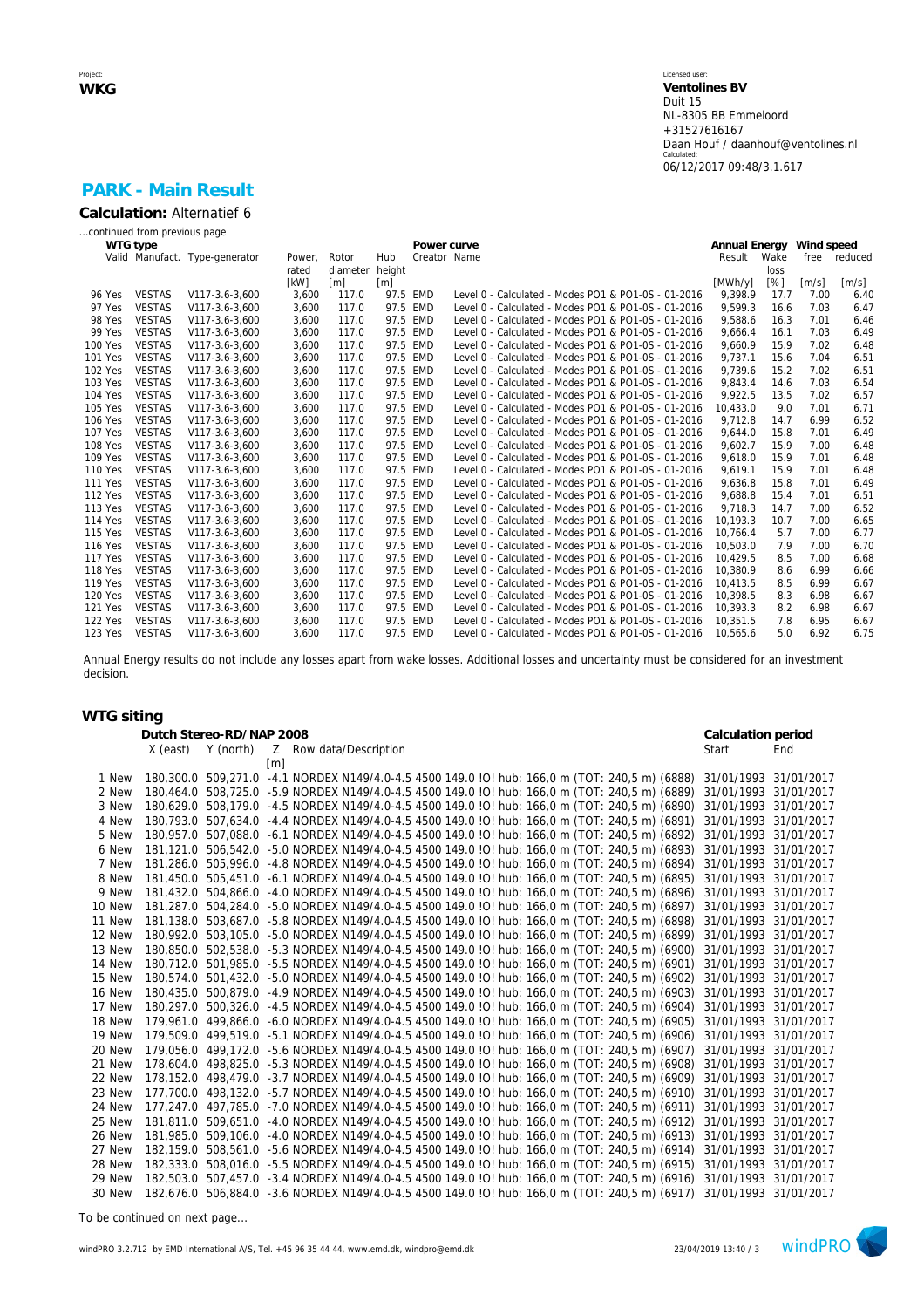|                            |                              |                          |                                                                                                                             | 00/12/2017 09:48/3.1.017 |     |
|----------------------------|------------------------------|--------------------------|-----------------------------------------------------------------------------------------------------------------------------|--------------------------|-----|
| <b>PARK - Main Result</b>  |                              |                          |                                                                                                                             |                          |     |
| Calculation: Alternatief 6 |                              |                          |                                                                                                                             |                          |     |
|                            | continued from previous page |                          |                                                                                                                             |                          |     |
|                            |                              | Dutch Stereo-RD/NAP 2008 |                                                                                                                             | Calculation period       |     |
|                            | X (east)                     | Y (north)                | Z Row data/Description<br>[m]                                                                                               | Start                    | End |
| 31 New                     |                              |                          | 182,854.0 506,300.0 -6.1 NORDEX N149/4.0-4.5 4500 149.0 !O! hub: 166,0 m (TOT: 240,5 m) (6918)                              | 31/01/1993 31/01/2017    |     |
| 32 New                     |                              |                          | 182,973.0 505,687.0 -5.1 NORDEX N149/4.0-4.5 4500 149.0 !O! hub: 166,0 m (TOT: 240,5 m) (6919)                              | 31/01/1993 31/01/2017    |     |
| 33 New                     |                              |                          | 183,026.0 505,066.0 -5.0 NORDEX N149/4.0-4.5 4500 149.0 !O! hub: 166,0 m (TOT: 240,5 m) (6920)                              | 31/01/1993 31/01/2017    |     |
| 34 New                     |                              |                          | 183,013.0 504,455.0 -4.3 NORDEX N149/4.0-4.5 4500 149.0 !O! hub: 166,0 m (TOT: 240,5 m) (6921)                              | 31/01/1993 31/01/2017    |     |
| 35 New                     |                              |                          | 182,944.0 503,861.0 -6.1 NORDEX N149/4.0-4.5 4500 149.0 !O! hub: 166,0 m (TOT: 240,5 m) (6922)                              | 31/01/1993 31/01/2017    |     |
| 36 New                     |                              |                          | 182,830.0 503,287.0 -4.6 NORDEX N149/4.0-4.5 4500 149.0 !O! hub: 166,0 m (TOT: 240,5 m) (6923)                              | 31/01/1993 31/01/2017    |     |
| 37 New                     |                              |                          | 182,716.0 502,714.0 -5.8 NORDEX N149/4.0-4.5 4500 149.0 !O! hub: 166,0 m (TOT: 240,5 m) (6924)                              | 31/01/1993 31/01/2017    |     |
| 38 New                     |                              |                          | 182,602.0 502,140.0 -3.8 NORDEX N149/4.0-4.5 4500 149.0 !O! hub: 166,0 m (TOT: 240,5 m) (6925)                              | 31/01/1993 31/01/2017    |     |
| 39 New                     |                              |                          | 182,488.0 501,566.0 -4.0 NORDEX N149/4.0-4.5 4500 149.0 !O! hub: 166,0 m (TOT: 240,5 m) (6926)                              | 31/01/1993 31/01/2017    |     |
| 40 New                     |                              |                          | 182,379.0 501,007.0 -4.0 NORDEX N149/4.0-4.5 4500 149.0 !O! hub: 166,0 m (TOT: 240,5 m) (6927)                              | 31/01/1993 31/01/2017    |     |
| 41 New                     |                              |                          | 182,270.0 500,447.0 -5.1 NORDEX N149/4.0-4.5 4500 149.0 !O! hub: 166,0 m (TOT: 240,5 m) (6928)                              | 31/01/1993 31/01/2017    |     |
| 42 New                     |                              |                          | 182,102.0 499,903.0 -4.1 NORDEX N149/4.0-4.5 4500 149.0 !O! hub: 166,0 m (TOT: 240,5 m) (6929)                              | 31/01/1993 31/01/2017    |     |
| 43 New                     |                              |                          | 181,747.0 499,456.0 -4.6 NORDEX N149/4.0-4.5 4500 149.0 !O! hub: 166,0 m (TOT: 240,5 m) (6930)                              | 31/01/1993 31/01/2017    |     |
| 44 New                     |                              |                          | 181,393.0 499,010.0 -4.0 NORDEX N149/4.0-4.5 4500 149.0 !O! hub: 166,0 m (TOT: 240,5 m) (6931)                              | 31/01/1993 31/01/2017    |     |
| 45 New                     |                              |                          | 181,038.0 498,564.0 -5.0 NORDEX N149/4.0-4.5 4500 149.0 !O! hub: 166,0 m (TOT: 240,5 m) (6932)                              | 31/01/1993 31/01/2017    |     |
| 46 New                     |                              |                          | 180,683.0 498,118.0 -4.3 NORDEX N149/4.0-4.5 4500 149.0 !O! hub: 166,0 m (TOT: 240,5 m) (6933)                              | 31/01/1993 31/01/2017    |     |
| 47 New                     |                              |                          | 180,329.0 497,672.0 -5.0 NORDEX N149/4.0-4.5 4500 149.0 !O! hub: 166,0 m (TOT: 240,5 m) (6934)                              | 31/01/1993 31/01/2017    |     |
| 48 New                     |                              |                          | 179,873.0 497,329.0 -5.0 NORDEX N149/4.0-4.5 4500 149.0 !O! hub: 166,0 m (TOT: 240,5 m) (6935)                              | 31/01/1993 31/01/2017    |     |
| 49 New                     |                              |                          | 179.408.0 497.001.0 -6.2 NORDEX N149/4.0-4.5 4500 149.0 !O! hub: 166.0 m (TOT: 240.5 m) (6936)                              | 31/01/1993 31/01/2017    |     |
| 50 New                     |                              |                          | 178,942.0 496,672.0 -5.8 NORDEX N149/4.0-4.5 4500 149.0 !O! hub: 166,0 m (TOT: 240,5 m) (6937)                              | 31/01/1993 31/01/2017    |     |
| 51 New                     |                              |                          | 178.476.0 496.343.0 -5.0 NORDEX N149/4.0-4.5 4500 149.0 !O! hub: 166.0 m (TOT: 240.5 m) (6938)                              | 31/01/1993 31/01/2017    |     |
| 52 New                     |                              |                          | 178,011.0 496,015.0 -6.3 NORDEX N149/4.0-4.5 4500 149.0 !O! hub: 166,0 m (TOT: 240,5 m) (6939)                              |                          |     |
|                            |                              |                          |                                                                                                                             | 31/01/1993 31/01/2017    |     |
| 53 New                     |                              |                          | 176,352.0 498,930.0 -5.3 NORDEX N149/4.0-4.5 4500 149.0 !O! hub: 166,0 m (TOT: 240,5 m) (6963)                              | 31/01/1993 31/01/2017    |     |
| 54 New                     |                              |                          | 175,828.0 499,166.0 -5.5 NORDEX N149/4.0-4.5 4500 149.0 ! O! hub: 166,0 m (TOT: 240,5 m) (6964)                             | 31/01/1993 31/01/2017    |     |
| 55 New                     |                              |                          | 175,304.0 499,403.0 -6.0 NORDEX N149/4.0-4.5 4500 149.0 !O! hub: 166,0 m (TOT: 240,5 m) (6965)                              | 31/01/1993 31/01/2017    |     |
| 56 New                     |                              |                          | 174,780.0 499,640.0 -5.1 NORDEX N149/4.0-4.5 4500 149.0 !O! hub: 166,0 m (TOT: 240,5 m) (6966)                              | 31/01/1993 31/01/2017    |     |
| 57 New                     |                              |                          | 173,154.0 500,006.0 -4.2 NORDEX N149/4.0-4.5 4500 149.0 !O! hub: 166,0 m (TOT: 240,5 m) (6967)                              | 31/01/1993 31/01/2017    |     |
| 58 New                     |                              |                          | 172,696.0 499,667.0 -5.0 NORDEX N149/4.0-4.5 4500 149.0 !O! hub: 166,0 m (TOT: 240,5 m) (6968)                              | 31/01/1993 31/01/2017    |     |
| 59 New                     |                              |                          | 172,237.0 499,328.0 -5.0 NORDEX N149/4.0-4.5 4500 149.0 !O! hub: 166,0 m (TOT: 240,5 m) (6969)                              | 31/01/1993 31/01/2017    |     |
| 60 New                     |                              |                          | 171,779.0 498,989.0 -4.2 NORDEX N149/4.0-4.5 4500 149.0 !O! hub: 166,0 m (TOT: 240,5 m) (6970)                              | 31/01/1993 31/01/2017    |     |
| 61 New                     |                              |                          | 171,321.0 498,651.0 -5.3 NORDEX N149/4.0-4.5 4500 149.0 !O! hub: 166,0 m (TOT: 240,5 m) (6971)                              | 31/01/1993 31/01/2017    |     |
| 62 New                     |                              |                          | 170,863.0 498,312.0 -5.3 NORDEX N149/4.0-4.5 4500 149.0 !O! hub: 166,0 m (TOT: 240,5 m) (6972)                              | 31/01/1993 31/01/2017    |     |
| 63 New                     |                              |                          | 170,404.0 497,973.0 -4.0 NORDEX N149/4.0-4.5 4500 149.0 !O! hub: 166,0 m (TOT: 240,5 m) (6973)                              | 31/01/1993 31/01/2017    |     |
| 64 New                     |                              |                          | 174,087.0 495,769.0 -5.0 NORDEX N149/4.0-4.5 4500 149.0 !O! hub: 166,0 m (TOT: 240,5 m) (6979)                              | 31/01/1993 31/01/2017    |     |
| 65 New                     |                              |                          | 173,738.0 496,219.0 -5.3 NORDEX N149/4.0-4.5 4500 149.0 !O! hub: 166,0 m (TOT: 240,5 m) (6980)                              | 31/01/1993 31/01/2017    |     |
| 66 New                     |                              |                          | 173,389.0 496,670.0 -6.0 NORDEX N149/4.0-4.5 4500 149.0 !O! hub: 166,0 m (TOT: 240,5 m) (6981)                              | 31/01/1993 31/01/2017    |     |
| 67 New                     |                              |                          | 173,040.0 497,120.0 -6.0 NORDEX N149/4.0-4.5 4500 149.0 !O! hub: 166,0 m (TOT: 240,5 m) (6982)                              | 31/01/1993 31/01/2017    |     |
| 68 New                     |                              |                          | 172,690.0 497,571.0 -4.6 NORDEX N149/4.0-4.5 4500 149.0 !O! hub: 166,0 m (TOT: 240,5 m) (6983)                              | 31/01/1993 31/01/2017    |     |
| 69 New                     |                              |                          | 172,341.0 498,021.0 -5.8 NORDEX N149/4.0-4.5 4500 149.0 ! O! hub: 166,0 m (TOT: 240,5 m) (6984)                             | 31/01/1993 31/01/2017    |     |
| 70 New                     |                              |                          | 172,705.0 494,704.0 -5.4 NORDEX N149/4.0-4.5 4500 149.0 !O! hub: 166,0 m (TOT: 240,5 m) (6985) 31/01/1993 31/01/2017        |                          |     |
|                            |                              |                          | 71 New 172,355.0 495,154.0 -6.4 NORDEX N149/4.0-4.5 4500 149.0 !O! hub: 166,0 m (TOT: 240,5 m) (6986) 31/01/1993 31/01/2017 |                          |     |
| 72 New                     |                              |                          | 172,005.0 495,604.0 -5.0 NORDEX N149/4.0-4.5 4500 149.0 !O! hub: 166,0 m (TOT: 240,5 m) (6987) 31/01/1993 31/01/2017        |                          |     |
| 73 New                     |                              |                          | 171,655.0 496,054.0 -5.2 NORDEX N149/4.0-4.5 4500 149.0 !O! hub: 166,0 m (TOT: 240,5 m) (6988) 31/01/1993 31/01/2017        |                          |     |
| 74 New                     |                              |                          | 171,305.0 496,503.0 -6.0 NORDEX N149/4.0-4.5 4500 149.0 !O! hub: 166,0 m (TOT: 240,5 m) (6989) 31/01/1993 31/01/2017        |                          |     |
| 75 New                     |                              |                          | 170,955.0 496,953.0 -5.0 NORDEX N149/4.0-4.5 4500 149.0 !O! hub: 166,0 m (TOT: 240,5 m) (6990) 31/01/1993 31/01/2017        |                          |     |
| 76 New                     |                              |                          | 175,914.0 494,845.0 -4.0 NORDEX N149/4.0-4.5 4500 149.0 !O! hub: 166,0 m (TOT: 240,5 m) (6991) 31/01/1993 31/01/2017        |                          |     |
| 77 New                     |                              |                          | 175,470.0 494,488.0 -5.2 NORDEX N149/4.0-4.5 4500 149.0 !O! hub: 166,0 m (TOT: 240,5 m) (6992) 31/01/1993 31/01/2017        |                          |     |
| 78 New                     |                              |                          | 175,025.0 494,132.0 -4.6 NORDEX N149/4.0-4.5 4500 149.0 !O! hub: 166,0 m (TOT: 240,5 m) (6993) 31/01/1993 31/01/2017        |                          |     |
|                            |                              |                          | 79 New 174,581.0 493,775.0 -5.0 NORDEX N149/4.0-4.5 4500 149.0 !O! hub: 166,0 m (TOT: 240,5 m) (6994) 31/01/1993 31/01/2017 |                          |     |

 New 174,137.0 493,418.0 -4.8 NORDEX N149/4.0-4.5 4500 149.0 !O! hub: 166,0 m (TOT: 240,5 m) (6995) 31/01/1993 31/01/2017 New 173,692.0 493,061.0 -4.6 NORDEX N149/4.0-4.5 4500 149.0 !O! hub: 166,0 m (TOT: 240,5 m) (6996) 31/01/1993 31/01/2017 New 173,247.0 492,705.0 -4.0 NORDEX N149/4.0-4.5 4500 149.0 !O! hub: 166,0 m (TOT: 240,5 m) (6997) 31/01/1993 31/01/2017 New 172,803.0 492,348.0 -5.0 NORDEX N149/4.0-4.5 4500 149.0 !O! hub: 166,0 m (TOT: 240,5 m) (6998) 31/01/1993 31/01/2017 New 172,358.0 491,991.0 -4.8 NORDEX N149/4.0-4.5 4500 149.0 !O! hub: 166,0 m (TOT: 240,5 m) (6999) 31/01/1993 31/01/2017 New 171,914.0 491,635.0 -5.0 NORDEX N149/4.0-4.5 4500 149.0 !O! hub: 166,0 m (TOT: 240,5 m) (7000) 31/01/1993 31/01/2017 New 171,469.0 491,278.0 -4.3 NORDEX N149/4.0-4.5 4500 149.0 !O! hub: 166,0 m (TOT: 240,5 m) (7001) 31/01/1993 31/01/2017 New 170,891.0 492,924.0 -6.0 NORDEX N149/4.0-4.5 4500 149.0 !O! hub: 166,0 m (TOT: 240,5 m) (7009) 31/01/1993 31/01/2017 New 170,544.0 493,376.0 -5.6 NORDEX N149/4.0-4.5 4500 149.0 !O! hub: 166,0 m (TOT: 240,5 m) (7010) 31/01/1993 31/01/2017 New 170,197.0 493,828.0 -5.5 NORDEX N149/4.0-4.5 4500 149.0 !O! hub: 166,0 m (TOT: 240,5 m) (7011) 31/01/1993 31/01/2017 New 169,850.0 494,280.0 -6.1 NORDEX N149/4.0-4.5 4500 149.0 !O! hub: 166,0 m (TOT: 240,5 m) (7012) 31/01/1993 31/01/2017 New 169,503.0 494,732.0 -5.1 NORDEX N149/4.0-4.5 4500 149.0 !O! hub: 166,0 m (TOT: 240,5 m) (7013) 31/01/1993 31/01/2017 New 169,156.0 495,185.0 -6.0 NORDEX N149/4.0-4.5 4500 149.0 !O! hub: 166,0 m (TOT: 240,5 m) (7014) 31/01/1993 31/01/2017

New 169,125.0 492,895.0 -5.0 VESTAS V117-3.6 3600 117.0 !O! hub: 97,5 m (TOT: 156,0 m) (7016) 31/01/1993 31/01/2017

*To be continued on next page...*

93 New 169,445.0 493,142.0 -5.8 VESTAS V117-3.6 3600 117.0 !O! hub: 97,5 m (TOT: 156,0 m) (7015)